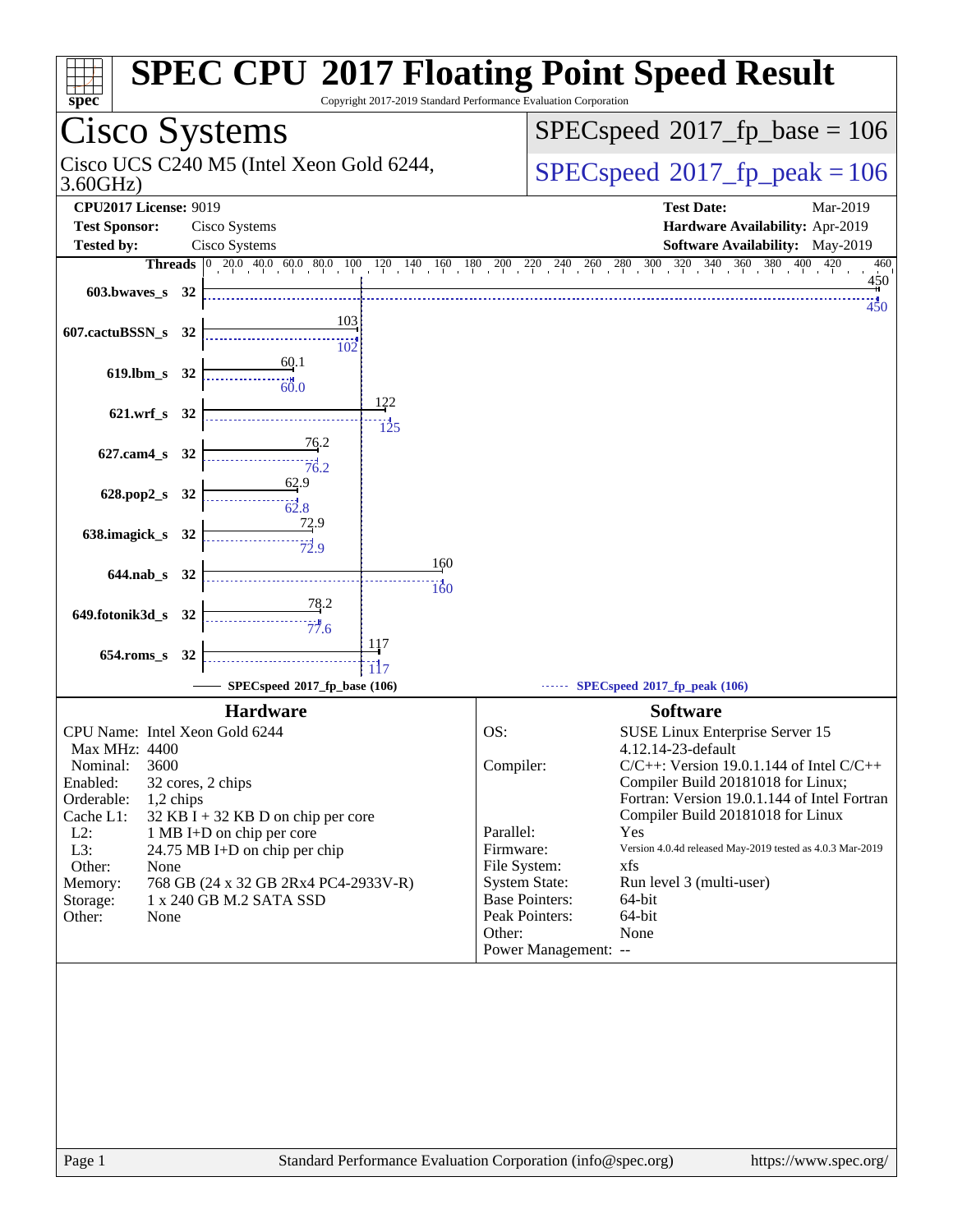

Copyright 2017-2019 Standard Performance Evaluation Corporation

### Cisco Systems

3.60GHz) Cisco UCS C240 M5 (Intel Xeon Gold 6244,  $\vert$ [SPECspeed](http://www.spec.org/auto/cpu2017/Docs/result-fields.html#SPECspeed2017fppeak)®2017 fp\_peak = 106

[SPECspeed](http://www.spec.org/auto/cpu2017/Docs/result-fields.html#SPECspeed2017fpbase)<sup>®</sup>2017 fp base = 106

**[CPU2017 License:](http://www.spec.org/auto/cpu2017/Docs/result-fields.html#CPU2017License)** 9019 **[Test Date:](http://www.spec.org/auto/cpu2017/Docs/result-fields.html#TestDate)** Mar-2019 **[Test Sponsor:](http://www.spec.org/auto/cpu2017/Docs/result-fields.html#TestSponsor)** Cisco Systems **[Hardware Availability:](http://www.spec.org/auto/cpu2017/Docs/result-fields.html#HardwareAvailability)** Apr-2019 **[Tested by:](http://www.spec.org/auto/cpu2017/Docs/result-fields.html#Testedby)** Cisco Systems **[Software Availability:](http://www.spec.org/auto/cpu2017/Docs/result-fields.html#SoftwareAvailability)** May-2019

### **[Results Table](http://www.spec.org/auto/cpu2017/Docs/result-fields.html#ResultsTable)**

|                                    | <b>Base</b> |                |            |                |       | <b>Peak</b>    |            |                |                |              |                |              |                |              |
|------------------------------------|-------------|----------------|------------|----------------|-------|----------------|------------|----------------|----------------|--------------|----------------|--------------|----------------|--------------|
| <b>Benchmark</b>                   | Threads     | <b>Seconds</b> | Ratio      | <b>Seconds</b> | Ratio | <b>Seconds</b> | Ratio      | <b>Threads</b> | <b>Seconds</b> | <b>Ratio</b> | <b>Seconds</b> | <b>Ratio</b> | <b>Seconds</b> | <b>Ratio</b> |
| $603.bwaves$ s                     | 32          | 131            | 449        | 131            | 451   | 131            | 450        | 32             | 131            | 450          | 131            | 450          | 131            | 450          |
| 607.cactuBSSN s                    | 32          | 162            | 103        | 162            | 103   | 162            | <b>103</b> | 32             | 162            | 103          | 163            | <b>102</b>   | 163            | 102          |
| $619.1$ bm s                       | 32          | 87.1           | 60.1       | 87.2           | 60.1  | 87.1           | 60.1       | 32             | 90.0           | 58.2         | 87.0           | 60.2         | 87.3           | 60.0         |
| $621$ wrf s                        | 32          | <u> 109</u>    | <u>122</u> | 109            | 122   | 109            | 121        | 32             | <b>106</b>     | <u>125</u>   | 106            | 125          | 106            | 124          |
| $627$ .cam4 s                      | 32          | 116            | 76.5       | 116            | 76.2  | <u> 116</u>    | 76.2       | 32             | <u>116</u>     | 76.2         | 116            | 76.3         | 116            | 76.1         |
| $628.pop2_s$                       | 32          | 189            | 62.9       | 189            | 62.7  | 188            | 63.1       | 32             | 188            | 63.1         | 189            | 62.8         | 191            | 62.3         |
| 638.imagick_s                      | 32          | 197            | 73.1       | 198            | 72.9  | 198            | 72.8       | 32             | 198            | 72.9         | 198            | 72.9         | 198            | 72.9         |
| $644$ .nab s                       | 32          | 110            | 159        | 109            | 160   | 109            | <b>160</b> | 32             | 109            | 160          | 109            | <b>160</b>   | 110            | 159          |
| 649.fotonik3d s                    | 32          | 117            | 78.2       | 117            | 78.0  | 116            | 78.4       | 32             | <u>118</u>     | 77.6         | 116            | 78.3         | 118            | 77.0         |
| $654$ .roms s                      | 32          | 134            | <u>117</u> | 135            | 117   | 134            | 118        | 32             | <u>134</u>     | <u>117</u>   | 135            | 117          | 134            | 117          |
| $SPECspeed^*2017$ fp base =<br>106 |             |                |            |                |       |                |            |                |                |              |                |              |                |              |

**[SPECspeed](http://www.spec.org/auto/cpu2017/Docs/result-fields.html#SPECspeed2017fppeak)[2017\\_fp\\_peak =](http://www.spec.org/auto/cpu2017/Docs/result-fields.html#SPECspeed2017fppeak) 106**

Results appear in the [order in which they were run.](http://www.spec.org/auto/cpu2017/Docs/result-fields.html#RunOrder) Bold underlined text [indicates a median measurement](http://www.spec.org/auto/cpu2017/Docs/result-fields.html#Median).

### **[Operating System Notes](http://www.spec.org/auto/cpu2017/Docs/result-fields.html#OperatingSystemNotes)**

Stack size set to unlimited using "ulimit -s unlimited"

#### **[General Notes](http://www.spec.org/auto/cpu2017/Docs/result-fields.html#GeneralNotes)**

Environment variables set by runcpu before the start of the run: KMP\_AFFINITY = "granularity=fine,compact" LD\_LIBRARY\_PATH = "/home/cpu2017/lib/ia32:/home/cpu2017/lib/intel64" OMP\_STACKSIZE = "192M"

 Binaries compiled on a system with 1x Intel Core i9-7900X CPU + 32GB RAM memory using Redhat Enterprise Linux 7.5 Transparent Huge Pages enabled by default Prior to runcpu invocation Filesystem page cache synced and cleared with: sync; echo 3> /proc/sys/vm/drop\_caches NA: The test sponsor attests, as of date of publication, that CVE-2017-5754 (Meltdown) is mitigated in the system as tested and documented. Yes: The test sponsor attests, as of date of publication, that CVE-2017-5753 (Spectre variant 1) is mitigated in the system as tested and documented. Yes: The test sponsor attests, as of date of publication, that CVE-2017-5715 (Spectre variant 2) is mitigated in the system as tested and documented.

#### **[Platform Notes](http://www.spec.org/auto/cpu2017/Docs/result-fields.html#PlatformNotes)**

BIOS Settings: Intel HyperThreading Technology set to Disabled CPU performance set to Enterprise

**(Continued on next page)**

Page 2 Standard Performance Evaluation Corporation [\(info@spec.org\)](mailto:info@spec.org) <https://www.spec.org/>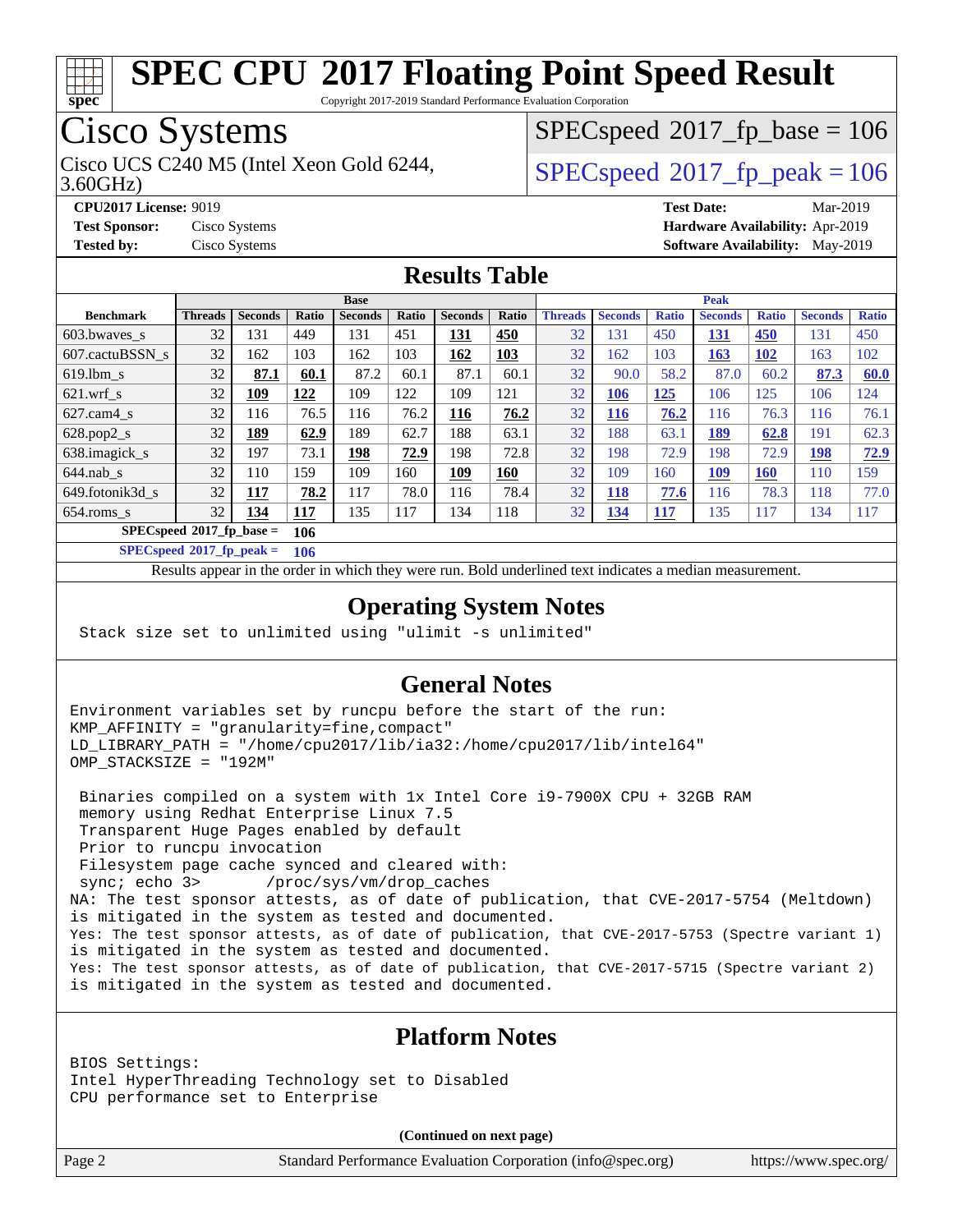

Copyright 2017-2019 Standard Performance Evaluation Corporation

### Cisco Systems

3.60GHz) Cisco UCS C240 M5 (Intel Xeon Gold 6244,  $\vert$  [SPECspeed](http://www.spec.org/auto/cpu2017/Docs/result-fields.html#SPECspeed2017fppeak)®[2017\\_fp\\_peak = 1](http://www.spec.org/auto/cpu2017/Docs/result-fields.html#SPECspeed2017fppeak)06

[SPECspeed](http://www.spec.org/auto/cpu2017/Docs/result-fields.html#SPECspeed2017fpbase)<sup>®</sup>2017 fp base = 106

**[Test Sponsor:](http://www.spec.org/auto/cpu2017/Docs/result-fields.html#TestSponsor)** Cisco Systems **[Hardware Availability:](http://www.spec.org/auto/cpu2017/Docs/result-fields.html#HardwareAvailability)** Apr-2019

**[CPU2017 License:](http://www.spec.org/auto/cpu2017/Docs/result-fields.html#CPU2017License)** 9019 **[Test Date:](http://www.spec.org/auto/cpu2017/Docs/result-fields.html#TestDate)** Mar-2019 **[Tested by:](http://www.spec.org/auto/cpu2017/Docs/result-fields.html#Testedby)** Cisco Systems **[Software Availability:](http://www.spec.org/auto/cpu2017/Docs/result-fields.html#SoftwareAvailability)** May-2019

#### **[Platform Notes \(Continued\)](http://www.spec.org/auto/cpu2017/Docs/result-fields.html#PlatformNotes)**

Page 3 Standard Performance Evaluation Corporation [\(info@spec.org\)](mailto:info@spec.org) <https://www.spec.org/> Power Performance Tuning set to OS Controls SNC set to Disabled Patrol Scrub set to Disabled Sysinfo program /home/cpu2017/bin/sysinfo Rev: r5797 of 2017-06-14 96c45e4568ad54c135fd618bcc091c0f running on linux-q99e Fri Mar 22 19:54:37 2019 SUT (System Under Test) info as seen by some common utilities. For more information on this section, see <https://www.spec.org/cpu2017/Docs/config.html#sysinfo> From /proc/cpuinfo model name : Intel(R) Xeon(R) Gold 6244 CPU @ 3.60GHz 2 "physical id"s (chips) 32 "processors" cores, siblings (Caution: counting these is hw and system dependent. The following excerpts from /proc/cpuinfo might not be reliable. Use with caution.) cpu cores : 8 siblings : 16 physical 0: cores 2 3 9 11 17 24 27 physical 1: cores 1 3 4 8 18 24 25 27 From lscpu: Architecture: x86\_64 CPU op-mode(s): 32-bit, 64-bit Byte Order: Little Endian  $CPU(s):$  32 On-line CPU(s) list: 0-31 Thread(s) per core: 2 Core(s) per socket: 8 Socket(s): 2 NUMA node(s): 2 Vendor ID: GenuineIntel CPU family: 6 Model: 85 Model name: Intel(R) Xeon(R) Gold 6244 CPU @ 3.60GHz Stepping: 6 CPU MHz: 3600.000 CPU max MHz: 4400.0000 CPU min MHz: 1200.0000 BogoMIPS: 7200.00 Virtualization: VT-x L1d cache: 32K L1i cache: 32K L2 cache: 1024K L3 cache: 25344K NUMA node0 CPU(s): 0-7,16-23 **(Continued on next page)**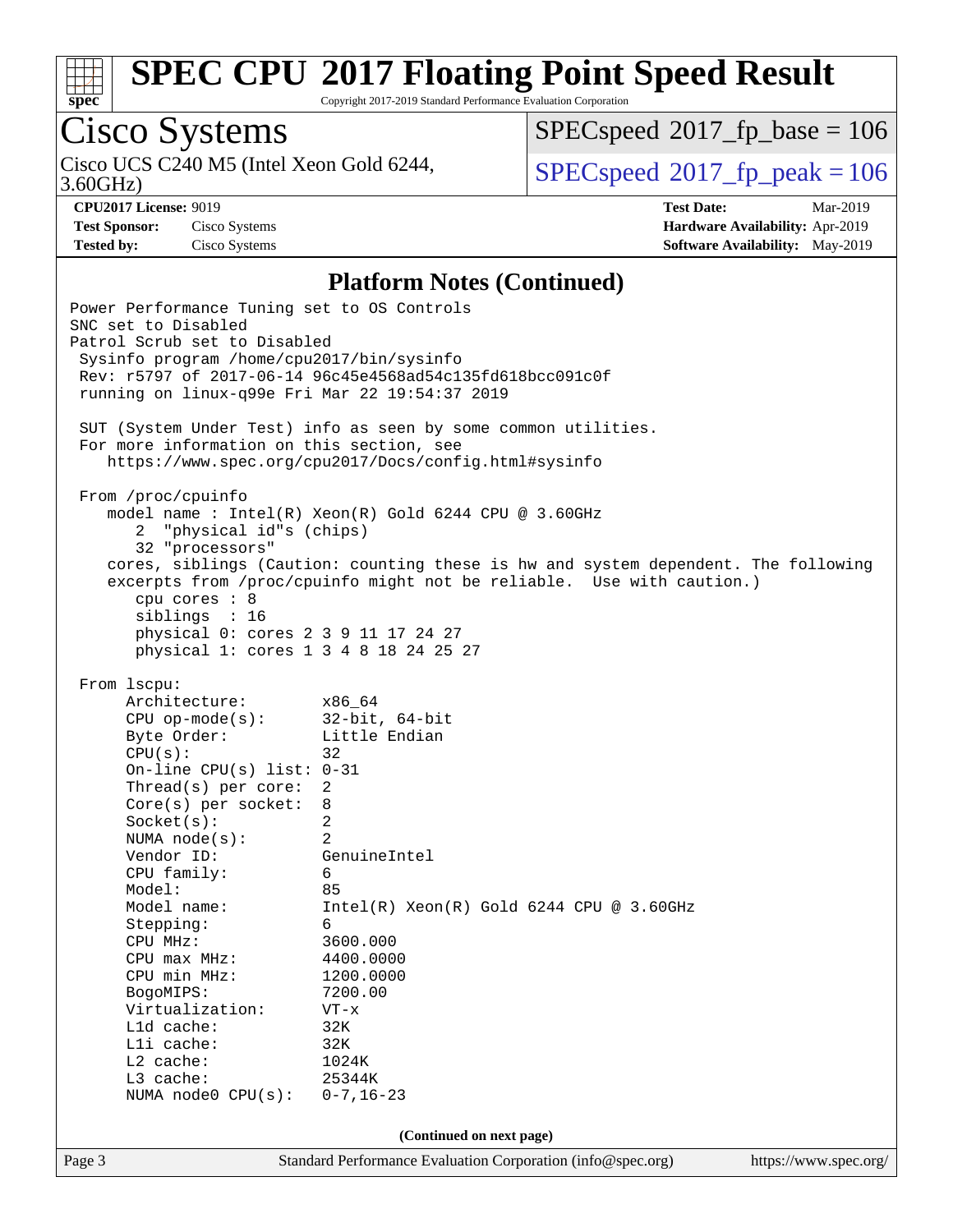

Copyright 2017-2019 Standard Performance Evaluation Corporation

Cisco Systems Cisco UCS C240 M5 (Intel Xeon Gold 6244, 3.60GHz) [SPECspeed](http://www.spec.org/auto/cpu2017/Docs/result-fields.html#SPECspeed2017fppeak)<sup>®</sup>2017 fp peak = 106 [SPECspeed](http://www.spec.org/auto/cpu2017/Docs/result-fields.html#SPECspeed2017fpbase)<sup>®</sup>2017 fp base = 106 **[CPU2017 License:](http://www.spec.org/auto/cpu2017/Docs/result-fields.html#CPU2017License)** 9019 **[Test Date:](http://www.spec.org/auto/cpu2017/Docs/result-fields.html#TestDate)** Mar-2019 **[Test Sponsor:](http://www.spec.org/auto/cpu2017/Docs/result-fields.html#TestSponsor)** Cisco Systems **[Hardware Availability:](http://www.spec.org/auto/cpu2017/Docs/result-fields.html#HardwareAvailability)** Apr-2019 **[Tested by:](http://www.spec.org/auto/cpu2017/Docs/result-fields.html#Testedby)** Cisco Systems **[Software Availability:](http://www.spec.org/auto/cpu2017/Docs/result-fields.html#SoftwareAvailability)** May-2019 **[Platform Notes \(Continued\)](http://www.spec.org/auto/cpu2017/Docs/result-fields.html#PlatformNotes)** NUMA node1 CPU(s): 8-15,24-31 Flags: fpu vme de pse tsc msr pae mce cx8 apic sep mtrr pge mca cmov pat pse36 clflush dts acpi mmx fxsr sse sse2 ss ht tm pbe syscall nx pdpe1gb rdtscp lm constant\_tsc art arch\_perfmon pebs bts rep\_good nopl xtopology nonstop\_tsc cpuid aperfmperf tsc\_known\_freq pni pclmulqdq dtes64 monitor ds\_cpl vmx smx est tm2 ssse3 sdbg fma cx16 xtpr pdcm pcid dca sse4\_1 sse4\_2 x2apic movbe popcnt tsc\_deadline\_timer aes xsave avx f16c rdrand lahf\_lm abm 3dnowprefetch cpuid\_fault epb cat\_l3 cdp\_l3 invpcid\_single mba tpr\_shadow vnmi flexpriority ept vpid fsgsbase tsc\_adjust bmi1 hle avx2 smep bmi2 erms invpcid rtm cqm mpx rdt\_a avx512f avx512dq rdseed adx smap clflushopt clwb intel\_pt avx512cd avx512bw avx512vl xsaveopt xsavec xgetbv1 xsaves cqm\_llc cqm\_occup\_llc cqm\_mbm\_total cqm\_mbm\_local ibpb ibrs stibp dtherm ida arat pln pts hwp hwp\_act\_window hwp\_epp hwp\_pkg\_req pku ospke avx512\_vnni arch\_capabilities ssbd /proc/cpuinfo cache data cache size : 25344 KB From numactl --hardware WARNING: a numactl 'node' might or might not correspond to a physical chip. available: 2 nodes (0-1) node 0 cpus: 0 1 2 3 4 5 6 7 16 17 18 19 20 21 22 23 node 0 size: 385633 MB node 0 free: 384982 MB node 1 cpus: 8 9 10 11 12 13 14 15 24 25 26 27 28 29 30 31 node 1 size: 387027 MB node 1 free: 379639 MB node distances: node 0 1 0: 10 21 1: 21 10 From /proc/meminfo MemTotal: 791205592 kB HugePages\_Total: 0 Hugepagesize: 2048 kB From /etc/\*release\* /etc/\*version\* os-release: NAME="SLES" VERSION="15" VERSION\_ID="15" PRETTY NAME="SUSE Linux Enterprise Server 15" ID="sles" ID\_LIKE="suse" ANSI\_COLOR="0;32" CPE\_NAME="cpe:/o:suse:sles:15" **(Continued on next page)**

Page 4 Standard Performance Evaluation Corporation [\(info@spec.org\)](mailto:info@spec.org) <https://www.spec.org/>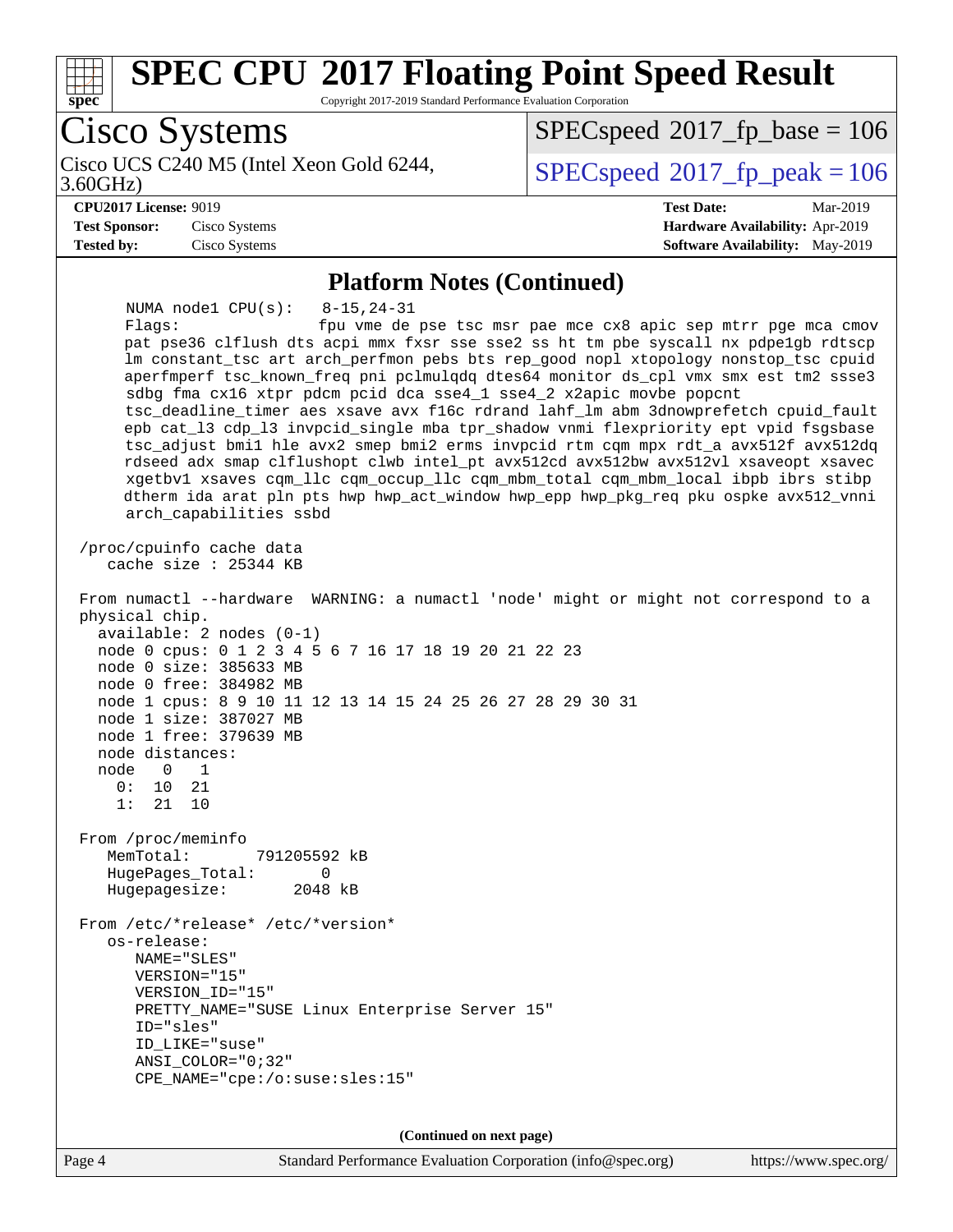

Copyright 2017-2019 Standard Performance Evaluation Corporation

### Cisco Systems

3.60GHz) Cisco UCS C240 M5 (Intel Xeon Gold 6244,  $\vert$ [SPECspeed](http://www.spec.org/auto/cpu2017/Docs/result-fields.html#SPECspeed2017fppeak)®2017 fp\_peak = 106

[SPECspeed](http://www.spec.org/auto/cpu2017/Docs/result-fields.html#SPECspeed2017fpbase)<sup>®</sup>2017 fp base = 106

**[Test Sponsor:](http://www.spec.org/auto/cpu2017/Docs/result-fields.html#TestSponsor)** Cisco Systems **[Hardware Availability:](http://www.spec.org/auto/cpu2017/Docs/result-fields.html#HardwareAvailability)** Apr-2019 **[Tested by:](http://www.spec.org/auto/cpu2017/Docs/result-fields.html#Testedby)** Cisco Systems **[Software Availability:](http://www.spec.org/auto/cpu2017/Docs/result-fields.html#SoftwareAvailability)** May-2019

**[CPU2017 License:](http://www.spec.org/auto/cpu2017/Docs/result-fields.html#CPU2017License)** 9019 **[Test Date:](http://www.spec.org/auto/cpu2017/Docs/result-fields.html#TestDate)** Mar-2019

#### **[Platform Notes \(Continued\)](http://www.spec.org/auto/cpu2017/Docs/result-fields.html#PlatformNotes)**

uname -a:

 Linux linux-q99e 4.12.14-23-default #1 SMP Tue May 29 21:04:44 UTC 2018 (cd0437b) x86\_64 x86\_64 x86\_64 GNU/Linux

run-level 3 Mar 22 15:43

 SPEC is set to: /home/cpu2017 Filesystem Type Size Used Avail Use% Mounted on /dev/sda2 xfs 218G 70G 149G 32% /

 Additional information from dmidecode follows. WARNING: Use caution when you interpret this section. The 'dmidecode' program reads system data which is "intended to allow hardware to be accurately determined", but the intent may not be met, as there are frequent changes to hardware, firmware, and the "DMTF SMBIOS" standard. BIOS Cisco Systems, Inc. C240M5.4.0.3.34.0301190218 03/01/2019 Memory:

24x 0xCE00 M393A4K40CB2-CVF 32 GB 2 rank 2933, configured at 2934

(End of data from sysinfo program)

#### Page 5 Standard Performance Evaluation Corporation [\(info@spec.org\)](mailto:info@spec.org) <https://www.spec.org/> **[Compiler Version Notes](http://www.spec.org/auto/cpu2017/Docs/result-fields.html#CompilerVersionNotes)** ============================================================================== C | 619.lbm\_s(base, peak) 638.imagick\_s(base, peak) | 644.nab\_s(base, peak) ------------------------------------------------------------------------------ Intel(R) C Intel(R) 64 Compiler for applications running on Intel(R)  $64$ , Version 19.0.1.144 Build 20181018 Copyright (C) 1985-2018 Intel Corporation. All rights reserved. ------------------------------------------------------------------------------ ============================================================================== C++, C, Fortran | 607.cactuBSSN\_s(base, peak) ------------------------------------------------------------------------------ Intel(R)  $C++$  Intel(R) 64 Compiler for applications running on Intel(R) 64, Version 19.0.1.144 Build 20181018 Copyright (C) 1985-2018 Intel Corporation. All rights reserved. Intel(R) C Intel(R) 64 Compiler for applications running on Intel(R)  $64$ , Version 19.0.1.144 Build 20181018 Copyright (C) 1985-2018 Intel Corporation. All rights reserved. Intel(R) Fortran Intel(R) 64 Compiler for applications running on Intel(R) 64, Version 19.0.1.144 Build 20181018 Copyright (C) 1985-2018 Intel Corporation. All rights reserved. ------------------------------------------------------------------------------ ============================================================================== **(Continued on next page)**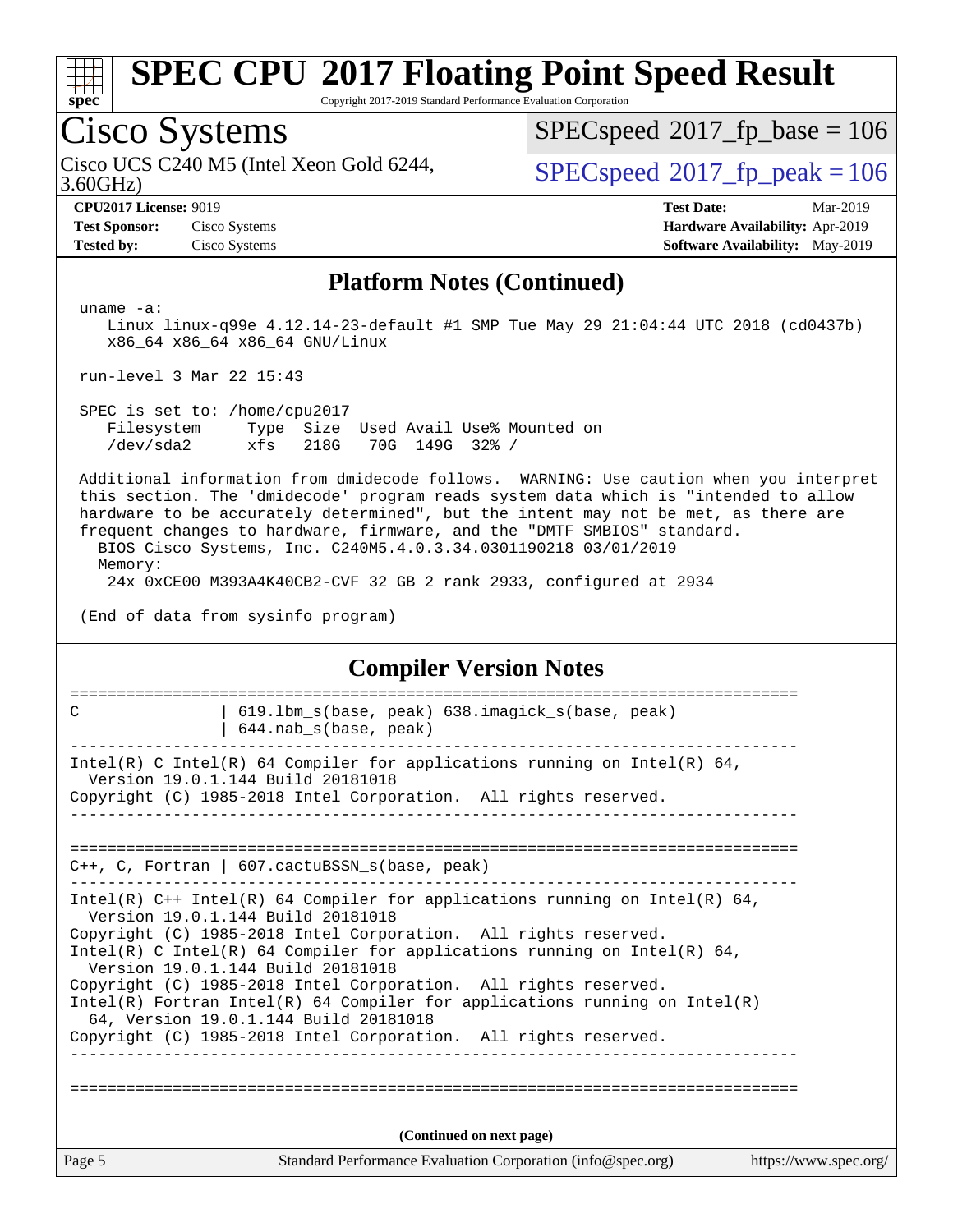| <b>SPEC CPU®2017 Floating Point Speed Result</b><br>Copyright 2017-2019 Standard Performance Evaluation Corporation<br>$spec^*$                                                        |                                        |
|----------------------------------------------------------------------------------------------------------------------------------------------------------------------------------------|----------------------------------------|
| Cisco Systems                                                                                                                                                                          | $SPEC speed^{\circ}2017$ fp base = 106 |
| Cisco UCS C240 M5 (Intel Xeon Gold 6244,<br>3.60GHz)                                                                                                                                   | $SPEC speed^{\circ}2017$ fp peak = 106 |
| <b>CPU2017 License: 9019</b>                                                                                                                                                           | <b>Test Date:</b><br>Mar-2019          |
| <b>Test Sponsor:</b><br>Cisco Systems                                                                                                                                                  | Hardware Availability: Apr-2019        |
| <b>Tested by:</b><br>Cisco Systems                                                                                                                                                     | <b>Software Availability:</b> May-2019 |
| <b>Compiler Version Notes (Continued)</b><br>603.bwaves_s(base, peak) 649.fotonik3d_s(base, peak)<br>Fortran<br>654.roms_s(base, peak)                                                 |                                        |
| Intel(R) Fortran Intel(R) 64 Compiler for applications running on Intel(R)<br>64, Version 19.0.1.144 Build 20181018<br>Copyright (C) 1985-2018 Intel Corporation. All rights reserved. |                                        |
| ------------<br>$621.$ wrf $s(base, peak)$ $627.$ cam4 $s(base, peak)$<br>Fortran, C<br>628.pop2_s(base, peak)                                                                         |                                        |
| Intel(R) Fortran Intel(R) 64 Compiler for applications running on Intel(R)<br>64, Version 19.0.1.144 Build 20181018                                                                    |                                        |
| Copyright (C) 1985-2018 Intel Corporation. All rights reserved.<br>Intel(R) C Intel(R) 64 Compiler for applications running on Intel(R) 64,<br>Version 19.0.1.144 Build 20181018       |                                        |
| Copyright (C) 1985-2018 Intel Corporation. All rights reserved.                                                                                                                        |                                        |

### **[Base Compiler Invocation](http://www.spec.org/auto/cpu2017/Docs/result-fields.html#BaseCompilerInvocation)**

------------------------------------------------------------------------------

[C benchmarks](http://www.spec.org/auto/cpu2017/Docs/result-fields.html#Cbenchmarks): [icc -m64 -std=c11](http://www.spec.org/cpu2017/results/res2019q3/cpu2017-20190819-16761.flags.html#user_CCbase_intel_icc_64bit_c11_33ee0cdaae7deeeab2a9725423ba97205ce30f63b9926c2519791662299b76a0318f32ddfffdc46587804de3178b4f9328c46fa7c2b0cd779d7a61945c91cd35)

[Fortran benchmarks](http://www.spec.org/auto/cpu2017/Docs/result-fields.html#Fortranbenchmarks): [ifort -m64](http://www.spec.org/cpu2017/results/res2019q3/cpu2017-20190819-16761.flags.html#user_FCbase_intel_ifort_64bit_24f2bb282fbaeffd6157abe4f878425411749daecae9a33200eee2bee2fe76f3b89351d69a8130dd5949958ce389cf37ff59a95e7a40d588e8d3a57e0c3fd751)

[Benchmarks using both Fortran and C](http://www.spec.org/auto/cpu2017/Docs/result-fields.html#BenchmarksusingbothFortranandC): [ifort -m64](http://www.spec.org/cpu2017/results/res2019q3/cpu2017-20190819-16761.flags.html#user_CC_FCbase_intel_ifort_64bit_24f2bb282fbaeffd6157abe4f878425411749daecae9a33200eee2bee2fe76f3b89351d69a8130dd5949958ce389cf37ff59a95e7a40d588e8d3a57e0c3fd751) [icc -m64 -std=c11](http://www.spec.org/cpu2017/results/res2019q3/cpu2017-20190819-16761.flags.html#user_CC_FCbase_intel_icc_64bit_c11_33ee0cdaae7deeeab2a9725423ba97205ce30f63b9926c2519791662299b76a0318f32ddfffdc46587804de3178b4f9328c46fa7c2b0cd779d7a61945c91cd35)

[Benchmarks using Fortran, C, and C++:](http://www.spec.org/auto/cpu2017/Docs/result-fields.html#BenchmarksusingFortranCandCXX) [icpc -m64](http://www.spec.org/cpu2017/results/res2019q3/cpu2017-20190819-16761.flags.html#user_CC_CXX_FCbase_intel_icpc_64bit_4ecb2543ae3f1412ef961e0650ca070fec7b7afdcd6ed48761b84423119d1bf6bdf5cad15b44d48e7256388bc77273b966e5eb805aefd121eb22e9299b2ec9d9) [icc -m64 -std=c11](http://www.spec.org/cpu2017/results/res2019q3/cpu2017-20190819-16761.flags.html#user_CC_CXX_FCbase_intel_icc_64bit_c11_33ee0cdaae7deeeab2a9725423ba97205ce30f63b9926c2519791662299b76a0318f32ddfffdc46587804de3178b4f9328c46fa7c2b0cd779d7a61945c91cd35) [ifort -m64](http://www.spec.org/cpu2017/results/res2019q3/cpu2017-20190819-16761.flags.html#user_CC_CXX_FCbase_intel_ifort_64bit_24f2bb282fbaeffd6157abe4f878425411749daecae9a33200eee2bee2fe76f3b89351d69a8130dd5949958ce389cf37ff59a95e7a40d588e8d3a57e0c3fd751)

### **[Base Portability Flags](http://www.spec.org/auto/cpu2017/Docs/result-fields.html#BasePortabilityFlags)**

 603.bwaves\_s: [-DSPEC\\_LP64](http://www.spec.org/cpu2017/results/res2019q3/cpu2017-20190819-16761.flags.html#suite_basePORTABILITY603_bwaves_s_DSPEC_LP64) 607.cactuBSSN\_s: [-DSPEC\\_LP64](http://www.spec.org/cpu2017/results/res2019q3/cpu2017-20190819-16761.flags.html#suite_basePORTABILITY607_cactuBSSN_s_DSPEC_LP64) 619.lbm\_s: [-DSPEC\\_LP64](http://www.spec.org/cpu2017/results/res2019q3/cpu2017-20190819-16761.flags.html#suite_basePORTABILITY619_lbm_s_DSPEC_LP64) 621.wrf\_s: [-DSPEC\\_LP64](http://www.spec.org/cpu2017/results/res2019q3/cpu2017-20190819-16761.flags.html#suite_basePORTABILITY621_wrf_s_DSPEC_LP64) [-DSPEC\\_CASE\\_FLAG](http://www.spec.org/cpu2017/results/res2019q3/cpu2017-20190819-16761.flags.html#b621.wrf_s_baseCPORTABILITY_DSPEC_CASE_FLAG) [-convert big\\_endian](http://www.spec.org/cpu2017/results/res2019q3/cpu2017-20190819-16761.flags.html#user_baseFPORTABILITY621_wrf_s_convert_big_endian_c3194028bc08c63ac5d04de18c48ce6d347e4e562e8892b8bdbdc0214820426deb8554edfa529a3fb25a586e65a3d812c835984020483e7e73212c4d31a38223) 627.cam4\_s: [-DSPEC\\_LP64](http://www.spec.org/cpu2017/results/res2019q3/cpu2017-20190819-16761.flags.html#suite_basePORTABILITY627_cam4_s_DSPEC_LP64) [-DSPEC\\_CASE\\_FLAG](http://www.spec.org/cpu2017/results/res2019q3/cpu2017-20190819-16761.flags.html#b627.cam4_s_baseCPORTABILITY_DSPEC_CASE_FLAG) 628.pop2\_s: [-DSPEC\\_LP64](http://www.spec.org/cpu2017/results/res2019q3/cpu2017-20190819-16761.flags.html#suite_basePORTABILITY628_pop2_s_DSPEC_LP64) [-DSPEC\\_CASE\\_FLAG](http://www.spec.org/cpu2017/results/res2019q3/cpu2017-20190819-16761.flags.html#b628.pop2_s_baseCPORTABILITY_DSPEC_CASE_FLAG) [-convert big\\_endian](http://www.spec.org/cpu2017/results/res2019q3/cpu2017-20190819-16761.flags.html#user_baseFPORTABILITY628_pop2_s_convert_big_endian_c3194028bc08c63ac5d04de18c48ce6d347e4e562e8892b8bdbdc0214820426deb8554edfa529a3fb25a586e65a3d812c835984020483e7e73212c4d31a38223) [-assume byterecl](http://www.spec.org/cpu2017/results/res2019q3/cpu2017-20190819-16761.flags.html#user_baseFPORTABILITY628_pop2_s_assume_byterecl_7e47d18b9513cf18525430bbf0f2177aa9bf368bc7a059c09b2c06a34b53bd3447c950d3f8d6c70e3faf3a05c8557d66a5798b567902e8849adc142926523472)

**(Continued on next page)**

Page 6 Standard Performance Evaluation Corporation [\(info@spec.org\)](mailto:info@spec.org) <https://www.spec.org/>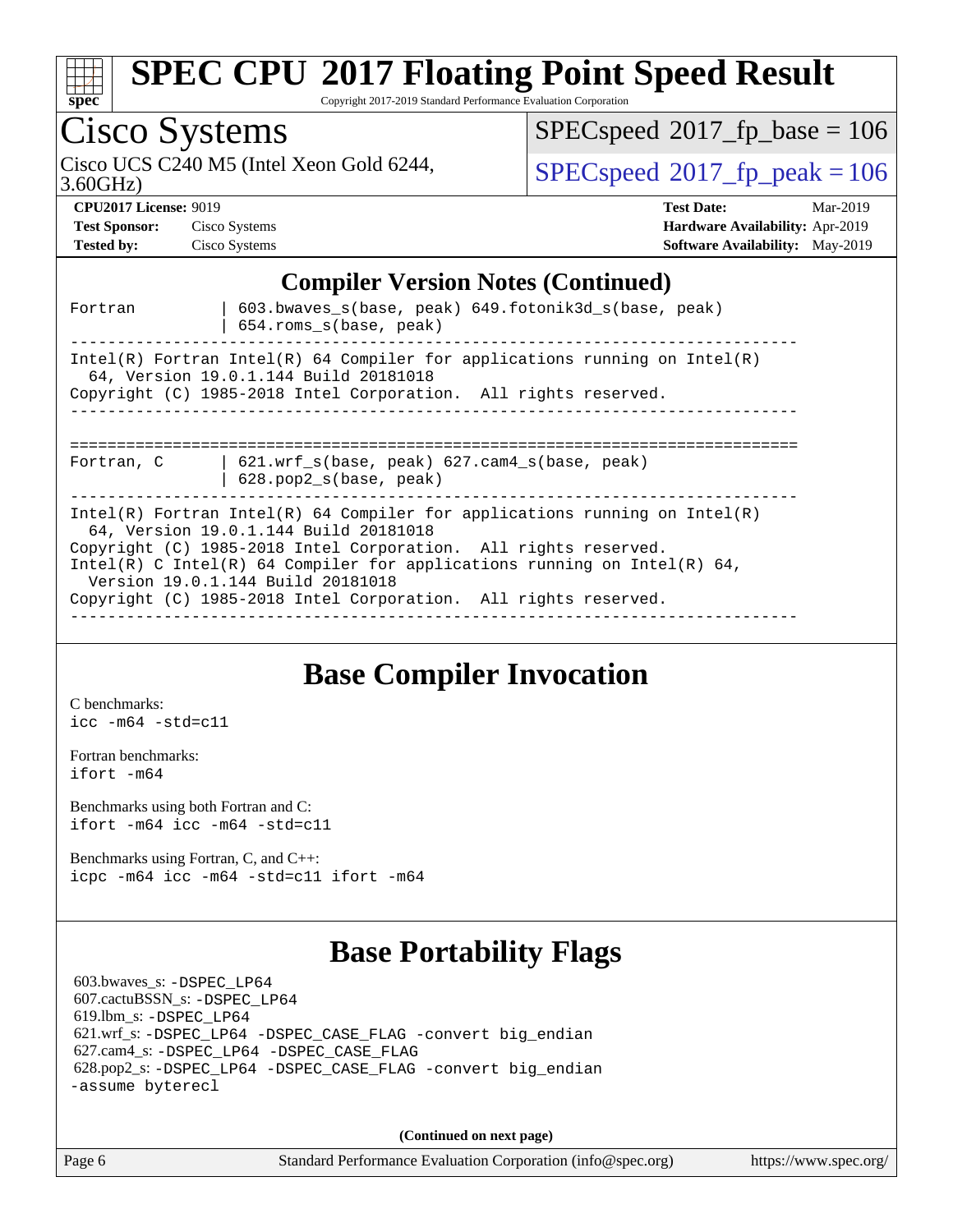

Copyright 2017-2019 Standard Performance Evaluation Corporation

### Cisco Systems

3.60GHz) Cisco UCS C240 M5 (Intel Xeon Gold 6244,  $\vert$ [SPECspeed](http://www.spec.org/auto/cpu2017/Docs/result-fields.html#SPECspeed2017fppeak)®2017 fp\_peak = 106

[SPECspeed](http://www.spec.org/auto/cpu2017/Docs/result-fields.html#SPECspeed2017fpbase)<sup>®</sup>2017 fp base = 106

**[CPU2017 License:](http://www.spec.org/auto/cpu2017/Docs/result-fields.html#CPU2017License)** 9019 **[Test Date:](http://www.spec.org/auto/cpu2017/Docs/result-fields.html#TestDate)** Mar-2019 **[Test Sponsor:](http://www.spec.org/auto/cpu2017/Docs/result-fields.html#TestSponsor)** Cisco Systems **[Hardware Availability:](http://www.spec.org/auto/cpu2017/Docs/result-fields.html#HardwareAvailability)** Apr-2019 **[Tested by:](http://www.spec.org/auto/cpu2017/Docs/result-fields.html#Testedby)** Cisco Systems **[Software Availability:](http://www.spec.org/auto/cpu2017/Docs/result-fields.html#SoftwareAvailability)** May-2019

### **[Base Portability Flags \(Continued\)](http://www.spec.org/auto/cpu2017/Docs/result-fields.html#BasePortabilityFlags)**

 638.imagick\_s: [-DSPEC\\_LP64](http://www.spec.org/cpu2017/results/res2019q3/cpu2017-20190819-16761.flags.html#suite_basePORTABILITY638_imagick_s_DSPEC_LP64) 644.nab\_s: [-DSPEC\\_LP64](http://www.spec.org/cpu2017/results/res2019q3/cpu2017-20190819-16761.flags.html#suite_basePORTABILITY644_nab_s_DSPEC_LP64) 649.fotonik3d\_s: [-DSPEC\\_LP64](http://www.spec.org/cpu2017/results/res2019q3/cpu2017-20190819-16761.flags.html#suite_basePORTABILITY649_fotonik3d_s_DSPEC_LP64) 654.roms\_s: [-DSPEC\\_LP64](http://www.spec.org/cpu2017/results/res2019q3/cpu2017-20190819-16761.flags.html#suite_basePORTABILITY654_roms_s_DSPEC_LP64)

**[Base Optimization Flags](http://www.spec.org/auto/cpu2017/Docs/result-fields.html#BaseOptimizationFlags)**

[C benchmarks](http://www.spec.org/auto/cpu2017/Docs/result-fields.html#Cbenchmarks):

[-xCORE-AVX512](http://www.spec.org/cpu2017/results/res2019q3/cpu2017-20190819-16761.flags.html#user_CCbase_f-xCORE-AVX512) [-ipo](http://www.spec.org/cpu2017/results/res2019q3/cpu2017-20190819-16761.flags.html#user_CCbase_f-ipo) [-O3](http://www.spec.org/cpu2017/results/res2019q3/cpu2017-20190819-16761.flags.html#user_CCbase_f-O3) [-no-prec-div](http://www.spec.org/cpu2017/results/res2019q3/cpu2017-20190819-16761.flags.html#user_CCbase_f-no-prec-div) [-qopt-prefetch](http://www.spec.org/cpu2017/results/res2019q3/cpu2017-20190819-16761.flags.html#user_CCbase_f-qopt-prefetch) [-ffinite-math-only](http://www.spec.org/cpu2017/results/res2019q3/cpu2017-20190819-16761.flags.html#user_CCbase_f_finite_math_only_cb91587bd2077682c4b38af759c288ed7c732db004271a9512da14a4f8007909a5f1427ecbf1a0fb78ff2a814402c6114ac565ca162485bbcae155b5e4258871) [-qopt-mem-layout-trans=4](http://www.spec.org/cpu2017/results/res2019q3/cpu2017-20190819-16761.flags.html#user_CCbase_f-qopt-mem-layout-trans_fa39e755916c150a61361b7846f310bcdf6f04e385ef281cadf3647acec3f0ae266d1a1d22d972a7087a248fd4e6ca390a3634700869573d231a252c784941a8) [-qopenmp](http://www.spec.org/cpu2017/results/res2019q3/cpu2017-20190819-16761.flags.html#user_CCbase_qopenmp_16be0c44f24f464004c6784a7acb94aca937f053568ce72f94b139a11c7c168634a55f6653758ddd83bcf7b8463e8028bb0b48b77bcddc6b78d5d95bb1df2967) [-DSPEC\\_OPENMP](http://www.spec.org/cpu2017/results/res2019q3/cpu2017-20190819-16761.flags.html#suite_CCbase_DSPEC_OPENMP)

[Fortran benchmarks](http://www.spec.org/auto/cpu2017/Docs/result-fields.html#Fortranbenchmarks):

```
-DSPEC_OPENMP -xCORE-AVX512 -ipo -O3 -no-prec-div -qopt-prefetch
-ffinite-math-only -qopt-mem-layout-trans=4 -qopenmp
-nostandard-realloc-lhs
```
[Benchmarks using both Fortran and C](http://www.spec.org/auto/cpu2017/Docs/result-fields.html#BenchmarksusingbothFortranandC): [-xCORE-AVX512](http://www.spec.org/cpu2017/results/res2019q3/cpu2017-20190819-16761.flags.html#user_CC_FCbase_f-xCORE-AVX512) [-ipo](http://www.spec.org/cpu2017/results/res2019q3/cpu2017-20190819-16761.flags.html#user_CC_FCbase_f-ipo) [-O3](http://www.spec.org/cpu2017/results/res2019q3/cpu2017-20190819-16761.flags.html#user_CC_FCbase_f-O3) [-no-prec-div](http://www.spec.org/cpu2017/results/res2019q3/cpu2017-20190819-16761.flags.html#user_CC_FCbase_f-no-prec-div) [-qopt-prefetch](http://www.spec.org/cpu2017/results/res2019q3/cpu2017-20190819-16761.flags.html#user_CC_FCbase_f-qopt-prefetch) [-ffinite-math-only](http://www.spec.org/cpu2017/results/res2019q3/cpu2017-20190819-16761.flags.html#user_CC_FCbase_f_finite_math_only_cb91587bd2077682c4b38af759c288ed7c732db004271a9512da14a4f8007909a5f1427ecbf1a0fb78ff2a814402c6114ac565ca162485bbcae155b5e4258871) [-qopt-mem-layout-trans=4](http://www.spec.org/cpu2017/results/res2019q3/cpu2017-20190819-16761.flags.html#user_CC_FCbase_f-qopt-mem-layout-trans_fa39e755916c150a61361b7846f310bcdf6f04e385ef281cadf3647acec3f0ae266d1a1d22d972a7087a248fd4e6ca390a3634700869573d231a252c784941a8) [-qopenmp](http://www.spec.org/cpu2017/results/res2019q3/cpu2017-20190819-16761.flags.html#user_CC_FCbase_qopenmp_16be0c44f24f464004c6784a7acb94aca937f053568ce72f94b139a11c7c168634a55f6653758ddd83bcf7b8463e8028bb0b48b77bcddc6b78d5d95bb1df2967) [-DSPEC\\_OPENMP](http://www.spec.org/cpu2017/results/res2019q3/cpu2017-20190819-16761.flags.html#suite_CC_FCbase_DSPEC_OPENMP) [-nostandard-realloc-lhs](http://www.spec.org/cpu2017/results/res2019q3/cpu2017-20190819-16761.flags.html#user_CC_FCbase_f_2003_std_realloc_82b4557e90729c0f113870c07e44d33d6f5a304b4f63d4c15d2d0f1fab99f5daaed73bdb9275d9ae411527f28b936061aa8b9c8f2d63842963b95c9dd6426b8a)

[Benchmarks using Fortran, C, and C++:](http://www.spec.org/auto/cpu2017/Docs/result-fields.html#BenchmarksusingFortranCandCXX) [-xCORE-AVX512](http://www.spec.org/cpu2017/results/res2019q3/cpu2017-20190819-16761.flags.html#user_CC_CXX_FCbase_f-xCORE-AVX512) [-ipo](http://www.spec.org/cpu2017/results/res2019q3/cpu2017-20190819-16761.flags.html#user_CC_CXX_FCbase_f-ipo) [-O3](http://www.spec.org/cpu2017/results/res2019q3/cpu2017-20190819-16761.flags.html#user_CC_CXX_FCbase_f-O3) [-no-prec-div](http://www.spec.org/cpu2017/results/res2019q3/cpu2017-20190819-16761.flags.html#user_CC_CXX_FCbase_f-no-prec-div) [-qopt-prefetch](http://www.spec.org/cpu2017/results/res2019q3/cpu2017-20190819-16761.flags.html#user_CC_CXX_FCbase_f-qopt-prefetch) [-ffinite-math-only](http://www.spec.org/cpu2017/results/res2019q3/cpu2017-20190819-16761.flags.html#user_CC_CXX_FCbase_f_finite_math_only_cb91587bd2077682c4b38af759c288ed7c732db004271a9512da14a4f8007909a5f1427ecbf1a0fb78ff2a814402c6114ac565ca162485bbcae155b5e4258871) [-qopt-mem-layout-trans=4](http://www.spec.org/cpu2017/results/res2019q3/cpu2017-20190819-16761.flags.html#user_CC_CXX_FCbase_f-qopt-mem-layout-trans_fa39e755916c150a61361b7846f310bcdf6f04e385ef281cadf3647acec3f0ae266d1a1d22d972a7087a248fd4e6ca390a3634700869573d231a252c784941a8) [-qopenmp](http://www.spec.org/cpu2017/results/res2019q3/cpu2017-20190819-16761.flags.html#user_CC_CXX_FCbase_qopenmp_16be0c44f24f464004c6784a7acb94aca937f053568ce72f94b139a11c7c168634a55f6653758ddd83bcf7b8463e8028bb0b48b77bcddc6b78d5d95bb1df2967) [-DSPEC\\_OPENMP](http://www.spec.org/cpu2017/results/res2019q3/cpu2017-20190819-16761.flags.html#suite_CC_CXX_FCbase_DSPEC_OPENMP) [-nostandard-realloc-lhs](http://www.spec.org/cpu2017/results/res2019q3/cpu2017-20190819-16761.flags.html#user_CC_CXX_FCbase_f_2003_std_realloc_82b4557e90729c0f113870c07e44d33d6f5a304b4f63d4c15d2d0f1fab99f5daaed73bdb9275d9ae411527f28b936061aa8b9c8f2d63842963b95c9dd6426b8a)

### **[Peak Compiler Invocation](http://www.spec.org/auto/cpu2017/Docs/result-fields.html#PeakCompilerInvocation)**

```
C benchmarks: 
icc -m64 -std=c11
```
[Fortran benchmarks](http://www.spec.org/auto/cpu2017/Docs/result-fields.html#Fortranbenchmarks): [ifort -m64](http://www.spec.org/cpu2017/results/res2019q3/cpu2017-20190819-16761.flags.html#user_FCpeak_intel_ifort_64bit_24f2bb282fbaeffd6157abe4f878425411749daecae9a33200eee2bee2fe76f3b89351d69a8130dd5949958ce389cf37ff59a95e7a40d588e8d3a57e0c3fd751)

[Benchmarks using both Fortran and C](http://www.spec.org/auto/cpu2017/Docs/result-fields.html#BenchmarksusingbothFortranandC): [ifort -m64](http://www.spec.org/cpu2017/results/res2019q3/cpu2017-20190819-16761.flags.html#user_CC_FCpeak_intel_ifort_64bit_24f2bb282fbaeffd6157abe4f878425411749daecae9a33200eee2bee2fe76f3b89351d69a8130dd5949958ce389cf37ff59a95e7a40d588e8d3a57e0c3fd751) [icc -m64 -std=c11](http://www.spec.org/cpu2017/results/res2019q3/cpu2017-20190819-16761.flags.html#user_CC_FCpeak_intel_icc_64bit_c11_33ee0cdaae7deeeab2a9725423ba97205ce30f63b9926c2519791662299b76a0318f32ddfffdc46587804de3178b4f9328c46fa7c2b0cd779d7a61945c91cd35)

```
Benchmarks using Fortran, C, and C++: 
icpc -m64 icc -m64 -std=c11 ifort -m64
```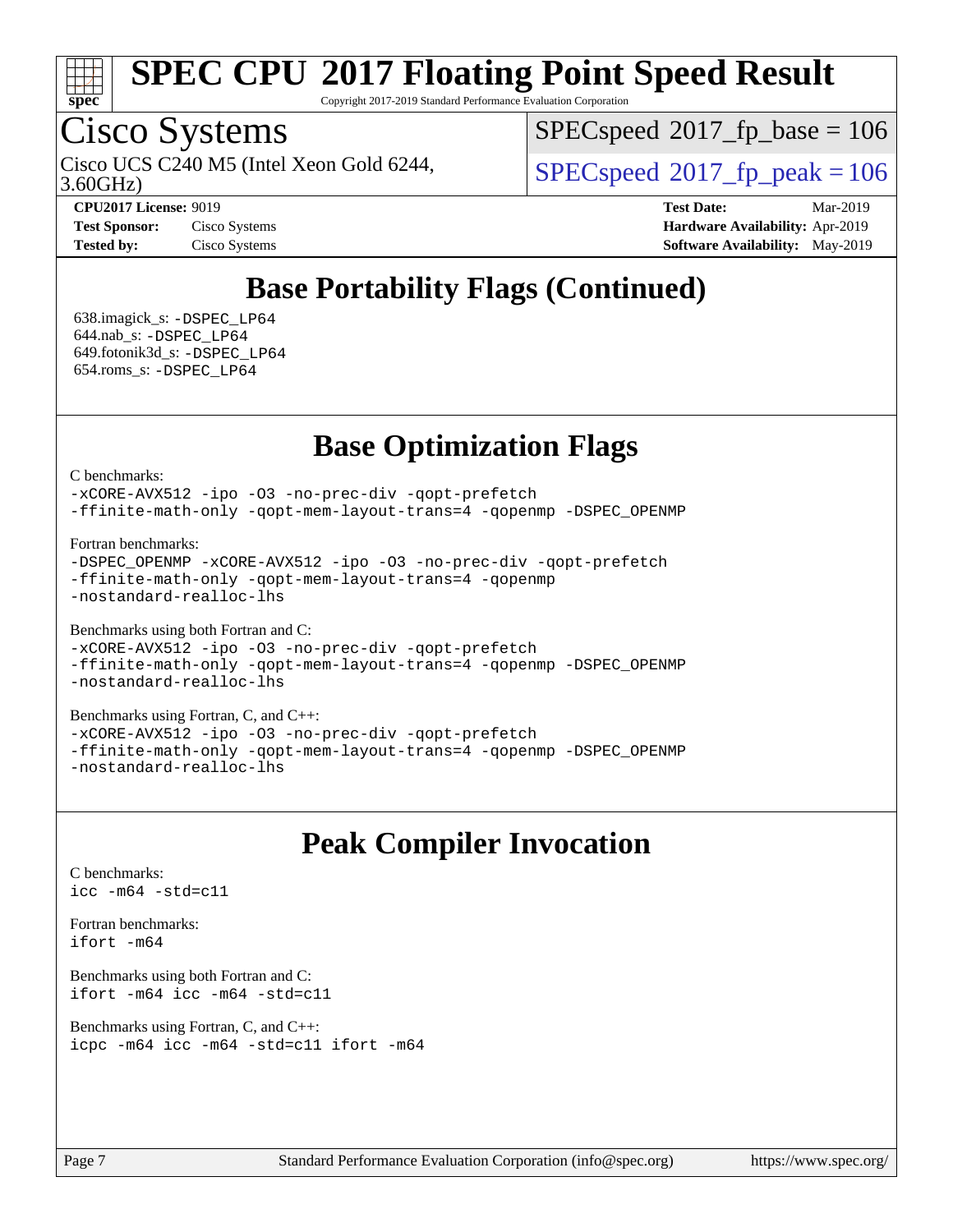

Copyright 2017-2019 Standard Performance Evaluation Corporation

### Cisco Systems

3.60GHz) Cisco UCS C240 M5 (Intel Xeon Gold 6244,  $\vert$ [SPECspeed](http://www.spec.org/auto/cpu2017/Docs/result-fields.html#SPECspeed2017fppeak)®2017 fp\_peak = 106

[SPECspeed](http://www.spec.org/auto/cpu2017/Docs/result-fields.html#SPECspeed2017fpbase)<sup>®</sup>2017 fp base = 106

**[Test Sponsor:](http://www.spec.org/auto/cpu2017/Docs/result-fields.html#TestSponsor)** Cisco Systems **[Hardware Availability:](http://www.spec.org/auto/cpu2017/Docs/result-fields.html#HardwareAvailability)** Apr-2019

**[CPU2017 License:](http://www.spec.org/auto/cpu2017/Docs/result-fields.html#CPU2017License)** 9019 **[Test Date:](http://www.spec.org/auto/cpu2017/Docs/result-fields.html#TestDate)** Mar-2019 **[Tested by:](http://www.spec.org/auto/cpu2017/Docs/result-fields.html#Testedby)** Cisco Systems **[Software Availability:](http://www.spec.org/auto/cpu2017/Docs/result-fields.html#SoftwareAvailability)** May-2019

### **[Peak Portability Flags](http://www.spec.org/auto/cpu2017/Docs/result-fields.html#PeakPortabilityFlags)**

Same as Base Portability Flags

### **[Peak Optimization Flags](http://www.spec.org/auto/cpu2017/Docs/result-fields.html#PeakOptimizationFlags)**

[C benchmarks](http://www.spec.org/auto/cpu2017/Docs/result-fields.html#Cbenchmarks):

[-xCORE-AVX512](http://www.spec.org/cpu2017/results/res2019q3/cpu2017-20190819-16761.flags.html#user_CCpeak_f-xCORE-AVX512) [-ipo](http://www.spec.org/cpu2017/results/res2019q3/cpu2017-20190819-16761.flags.html#user_CCpeak_f-ipo) [-O3](http://www.spec.org/cpu2017/results/res2019q3/cpu2017-20190819-16761.flags.html#user_CCpeak_f-O3) [-no-prec-div](http://www.spec.org/cpu2017/results/res2019q3/cpu2017-20190819-16761.flags.html#user_CCpeak_f-no-prec-div) [-qopt-prefetch](http://www.spec.org/cpu2017/results/res2019q3/cpu2017-20190819-16761.flags.html#user_CCpeak_f-qopt-prefetch) [-ffinite-math-only](http://www.spec.org/cpu2017/results/res2019q3/cpu2017-20190819-16761.flags.html#user_CCpeak_f_finite_math_only_cb91587bd2077682c4b38af759c288ed7c732db004271a9512da14a4f8007909a5f1427ecbf1a0fb78ff2a814402c6114ac565ca162485bbcae155b5e4258871) [-qopt-mem-layout-trans=4](http://www.spec.org/cpu2017/results/res2019q3/cpu2017-20190819-16761.flags.html#user_CCpeak_f-qopt-mem-layout-trans_fa39e755916c150a61361b7846f310bcdf6f04e385ef281cadf3647acec3f0ae266d1a1d22d972a7087a248fd4e6ca390a3634700869573d231a252c784941a8) [-qopenmp](http://www.spec.org/cpu2017/results/res2019q3/cpu2017-20190819-16761.flags.html#user_CCpeak_qopenmp_16be0c44f24f464004c6784a7acb94aca937f053568ce72f94b139a11c7c168634a55f6653758ddd83bcf7b8463e8028bb0b48b77bcddc6b78d5d95bb1df2967) [-DSPEC\\_OPENMP](http://www.spec.org/cpu2017/results/res2019q3/cpu2017-20190819-16761.flags.html#suite_CCpeak_DSPEC_OPENMP)

[Fortran benchmarks](http://www.spec.org/auto/cpu2017/Docs/result-fields.html#Fortranbenchmarks):

```
 603.bwaves_s: -prof-gen(pass 1) -prof-use(pass 2) -DSPEC_SUPPRESS_OPENMP
-DSPEC_OPENMP -O2 -xCORE-AVX512 -qopt-prefetch -ipo -O3
-ffinite-math-only -no-prec-div -qopt-mem-layout-trans=4
-qopenmp -nostandard-realloc-lhs
```
649.fotonik3d\_s: Same as 603.bwaves\_s

 654.roms\_s: [-DSPEC\\_OPENMP](http://www.spec.org/cpu2017/results/res2019q3/cpu2017-20190819-16761.flags.html#suite_peakFOPTIMIZE654_roms_s_DSPEC_OPENMP) [-xCORE-AVX512](http://www.spec.org/cpu2017/results/res2019q3/cpu2017-20190819-16761.flags.html#user_peakFOPTIMIZE654_roms_s_f-xCORE-AVX512) [-ipo](http://www.spec.org/cpu2017/results/res2019q3/cpu2017-20190819-16761.flags.html#user_peakFOPTIMIZE654_roms_s_f-ipo) [-O3](http://www.spec.org/cpu2017/results/res2019q3/cpu2017-20190819-16761.flags.html#user_peakFOPTIMIZE654_roms_s_f-O3) [-no-prec-div](http://www.spec.org/cpu2017/results/res2019q3/cpu2017-20190819-16761.flags.html#user_peakFOPTIMIZE654_roms_s_f-no-prec-div) [-qopt-prefetch](http://www.spec.org/cpu2017/results/res2019q3/cpu2017-20190819-16761.flags.html#user_peakFOPTIMIZE654_roms_s_f-qopt-prefetch) [-ffinite-math-only](http://www.spec.org/cpu2017/results/res2019q3/cpu2017-20190819-16761.flags.html#user_peakFOPTIMIZE654_roms_s_f_finite_math_only_cb91587bd2077682c4b38af759c288ed7c732db004271a9512da14a4f8007909a5f1427ecbf1a0fb78ff2a814402c6114ac565ca162485bbcae155b5e4258871) [-qopt-mem-layout-trans=4](http://www.spec.org/cpu2017/results/res2019q3/cpu2017-20190819-16761.flags.html#user_peakFOPTIMIZE654_roms_s_f-qopt-mem-layout-trans_fa39e755916c150a61361b7846f310bcdf6f04e385ef281cadf3647acec3f0ae266d1a1d22d972a7087a248fd4e6ca390a3634700869573d231a252c784941a8) [-qopenmp](http://www.spec.org/cpu2017/results/res2019q3/cpu2017-20190819-16761.flags.html#user_peakFOPTIMIZE654_roms_s_qopenmp_16be0c44f24f464004c6784a7acb94aca937f053568ce72f94b139a11c7c168634a55f6653758ddd83bcf7b8463e8028bb0b48b77bcddc6b78d5d95bb1df2967) [-nostandard-realloc-lhs](http://www.spec.org/cpu2017/results/res2019q3/cpu2017-20190819-16761.flags.html#user_peakEXTRA_FOPTIMIZE654_roms_s_f_2003_std_realloc_82b4557e90729c0f113870c07e44d33d6f5a304b4f63d4c15d2d0f1fab99f5daaed73bdb9275d9ae411527f28b936061aa8b9c8f2d63842963b95c9dd6426b8a)

[Benchmarks using both Fortran and C](http://www.spec.org/auto/cpu2017/Docs/result-fields.html#BenchmarksusingbothFortranandC):

 621.wrf\_s: [-prof-gen](http://www.spec.org/cpu2017/results/res2019q3/cpu2017-20190819-16761.flags.html#user_peakPASS1_CFLAGSPASS1_FFLAGSPASS1_LDFLAGS621_wrf_s_prof_gen_5aa4926d6013ddb2a31985c654b3eb18169fc0c6952a63635c234f711e6e63dd76e94ad52365559451ec499a2cdb89e4dc58ba4c67ef54ca681ffbe1461d6b36)(pass 1) [-prof-use](http://www.spec.org/cpu2017/results/res2019q3/cpu2017-20190819-16761.flags.html#user_peakPASS2_CFLAGSPASS2_FFLAGSPASS2_LDFLAGS621_wrf_s_prof_use_1a21ceae95f36a2b53c25747139a6c16ca95bd9def2a207b4f0849963b97e94f5260e30a0c64f4bb623698870e679ca08317ef8150905d41bd88c6f78df73f19)(pass 2) [-O2](http://www.spec.org/cpu2017/results/res2019q3/cpu2017-20190819-16761.flags.html#user_peakPASS1_COPTIMIZEPASS1_FOPTIMIZE621_wrf_s_f-O2) [-xCORE-AVX512](http://www.spec.org/cpu2017/results/res2019q3/cpu2017-20190819-16761.flags.html#user_peakPASS2_COPTIMIZEPASS2_FOPTIMIZE621_wrf_s_f-xCORE-AVX512) [-qopt-prefetch](http://www.spec.org/cpu2017/results/res2019q3/cpu2017-20190819-16761.flags.html#user_peakPASS1_COPTIMIZEPASS1_FOPTIMIZEPASS2_COPTIMIZEPASS2_FOPTIMIZE621_wrf_s_f-qopt-prefetch) [-ipo](http://www.spec.org/cpu2017/results/res2019q3/cpu2017-20190819-16761.flags.html#user_peakPASS2_COPTIMIZEPASS2_FOPTIMIZE621_wrf_s_f-ipo) [-O3](http://www.spec.org/cpu2017/results/res2019q3/cpu2017-20190819-16761.flags.html#user_peakPASS2_COPTIMIZEPASS2_FOPTIMIZE621_wrf_s_f-O3) [-ffinite-math-only](http://www.spec.org/cpu2017/results/res2019q3/cpu2017-20190819-16761.flags.html#user_peakPASS1_COPTIMIZEPASS1_FOPTIMIZEPASS2_COPTIMIZEPASS2_FOPTIMIZE621_wrf_s_f_finite_math_only_cb91587bd2077682c4b38af759c288ed7c732db004271a9512da14a4f8007909a5f1427ecbf1a0fb78ff2a814402c6114ac565ca162485bbcae155b5e4258871) [-no-prec-div](http://www.spec.org/cpu2017/results/res2019q3/cpu2017-20190819-16761.flags.html#user_peakPASS2_COPTIMIZEPASS2_FOPTIMIZE621_wrf_s_f-no-prec-div) [-qopt-mem-layout-trans=4](http://www.spec.org/cpu2017/results/res2019q3/cpu2017-20190819-16761.flags.html#user_peakPASS1_COPTIMIZEPASS1_FOPTIMIZEPASS2_COPTIMIZEPASS2_FOPTIMIZE621_wrf_s_f-qopt-mem-layout-trans_fa39e755916c150a61361b7846f310bcdf6f04e385ef281cadf3647acec3f0ae266d1a1d22d972a7087a248fd4e6ca390a3634700869573d231a252c784941a8) [-DSPEC\\_SUPPRESS\\_OPENMP](http://www.spec.org/cpu2017/results/res2019q3/cpu2017-20190819-16761.flags.html#suite_peakPASS1_COPTIMIZEPASS1_FOPTIMIZE621_wrf_s_DSPEC_SUPPRESS_OPENMP) [-qopenmp](http://www.spec.org/cpu2017/results/res2019q3/cpu2017-20190819-16761.flags.html#user_peakPASS2_COPTIMIZEPASS2_FOPTIMIZE621_wrf_s_qopenmp_16be0c44f24f464004c6784a7acb94aca937f053568ce72f94b139a11c7c168634a55f6653758ddd83bcf7b8463e8028bb0b48b77bcddc6b78d5d95bb1df2967) [-DSPEC\\_OPENMP](http://www.spec.org/cpu2017/results/res2019q3/cpu2017-20190819-16761.flags.html#suite_peakPASS2_COPTIMIZEPASS2_FOPTIMIZE621_wrf_s_DSPEC_OPENMP) [-nostandard-realloc-lhs](http://www.spec.org/cpu2017/results/res2019q3/cpu2017-20190819-16761.flags.html#user_peakEXTRA_FOPTIMIZE621_wrf_s_f_2003_std_realloc_82b4557e90729c0f113870c07e44d33d6f5a304b4f63d4c15d2d0f1fab99f5daaed73bdb9275d9ae411527f28b936061aa8b9c8f2d63842963b95c9dd6426b8a)

 627.cam4\_s: [-xCORE-AVX512](http://www.spec.org/cpu2017/results/res2019q3/cpu2017-20190819-16761.flags.html#user_peakCOPTIMIZEFOPTIMIZE627_cam4_s_f-xCORE-AVX512) [-ipo](http://www.spec.org/cpu2017/results/res2019q3/cpu2017-20190819-16761.flags.html#user_peakCOPTIMIZEFOPTIMIZE627_cam4_s_f-ipo) [-O3](http://www.spec.org/cpu2017/results/res2019q3/cpu2017-20190819-16761.flags.html#user_peakCOPTIMIZEFOPTIMIZE627_cam4_s_f-O3) [-no-prec-div](http://www.spec.org/cpu2017/results/res2019q3/cpu2017-20190819-16761.flags.html#user_peakCOPTIMIZEFOPTIMIZE627_cam4_s_f-no-prec-div) [-qopt-prefetch](http://www.spec.org/cpu2017/results/res2019q3/cpu2017-20190819-16761.flags.html#user_peakCOPTIMIZEFOPTIMIZE627_cam4_s_f-qopt-prefetch) [-ffinite-math-only](http://www.spec.org/cpu2017/results/res2019q3/cpu2017-20190819-16761.flags.html#user_peakCOPTIMIZEFOPTIMIZE627_cam4_s_f_finite_math_only_cb91587bd2077682c4b38af759c288ed7c732db004271a9512da14a4f8007909a5f1427ecbf1a0fb78ff2a814402c6114ac565ca162485bbcae155b5e4258871) [-qopt-mem-layout-trans=4](http://www.spec.org/cpu2017/results/res2019q3/cpu2017-20190819-16761.flags.html#user_peakCOPTIMIZEFOPTIMIZE627_cam4_s_f-qopt-mem-layout-trans_fa39e755916c150a61361b7846f310bcdf6f04e385ef281cadf3647acec3f0ae266d1a1d22d972a7087a248fd4e6ca390a3634700869573d231a252c784941a8) [-qopenmp](http://www.spec.org/cpu2017/results/res2019q3/cpu2017-20190819-16761.flags.html#user_peakCOPTIMIZEFOPTIMIZE627_cam4_s_qopenmp_16be0c44f24f464004c6784a7acb94aca937f053568ce72f94b139a11c7c168634a55f6653758ddd83bcf7b8463e8028bb0b48b77bcddc6b78d5d95bb1df2967) [-DSPEC\\_OPENMP](http://www.spec.org/cpu2017/results/res2019q3/cpu2017-20190819-16761.flags.html#suite_peakCOPTIMIZEFOPTIMIZE627_cam4_s_DSPEC_OPENMP) [-nostandard-realloc-lhs](http://www.spec.org/cpu2017/results/res2019q3/cpu2017-20190819-16761.flags.html#user_peakEXTRA_FOPTIMIZE627_cam4_s_f_2003_std_realloc_82b4557e90729c0f113870c07e44d33d6f5a304b4f63d4c15d2d0f1fab99f5daaed73bdb9275d9ae411527f28b936061aa8b9c8f2d63842963b95c9dd6426b8a)

628.pop2\_s: Same as 621.wrf\_s

[Benchmarks using Fortran, C, and C++:](http://www.spec.org/auto/cpu2017/Docs/result-fields.html#BenchmarksusingFortranCandCXX) [-xCORE-AVX512](http://www.spec.org/cpu2017/results/res2019q3/cpu2017-20190819-16761.flags.html#user_CC_CXX_FCpeak_f-xCORE-AVX512) [-ipo](http://www.spec.org/cpu2017/results/res2019q3/cpu2017-20190819-16761.flags.html#user_CC_CXX_FCpeak_f-ipo) [-O3](http://www.spec.org/cpu2017/results/res2019q3/cpu2017-20190819-16761.flags.html#user_CC_CXX_FCpeak_f-O3) [-no-prec-div](http://www.spec.org/cpu2017/results/res2019q3/cpu2017-20190819-16761.flags.html#user_CC_CXX_FCpeak_f-no-prec-div) [-qopt-prefetch](http://www.spec.org/cpu2017/results/res2019q3/cpu2017-20190819-16761.flags.html#user_CC_CXX_FCpeak_f-qopt-prefetch) [-ffinite-math-only](http://www.spec.org/cpu2017/results/res2019q3/cpu2017-20190819-16761.flags.html#user_CC_CXX_FCpeak_f_finite_math_only_cb91587bd2077682c4b38af759c288ed7c732db004271a9512da14a4f8007909a5f1427ecbf1a0fb78ff2a814402c6114ac565ca162485bbcae155b5e4258871) [-qopt-mem-layout-trans=4](http://www.spec.org/cpu2017/results/res2019q3/cpu2017-20190819-16761.flags.html#user_CC_CXX_FCpeak_f-qopt-mem-layout-trans_fa39e755916c150a61361b7846f310bcdf6f04e385ef281cadf3647acec3f0ae266d1a1d22d972a7087a248fd4e6ca390a3634700869573d231a252c784941a8) [-qopenmp](http://www.spec.org/cpu2017/results/res2019q3/cpu2017-20190819-16761.flags.html#user_CC_CXX_FCpeak_qopenmp_16be0c44f24f464004c6784a7acb94aca937f053568ce72f94b139a11c7c168634a55f6653758ddd83bcf7b8463e8028bb0b48b77bcddc6b78d5d95bb1df2967) [-DSPEC\\_OPENMP](http://www.spec.org/cpu2017/results/res2019q3/cpu2017-20190819-16761.flags.html#suite_CC_CXX_FCpeak_DSPEC_OPENMP) [-nostandard-realloc-lhs](http://www.spec.org/cpu2017/results/res2019q3/cpu2017-20190819-16761.flags.html#user_CC_CXX_FCpeak_f_2003_std_realloc_82b4557e90729c0f113870c07e44d33d6f5a304b4f63d4c15d2d0f1fab99f5daaed73bdb9275d9ae411527f28b936061aa8b9c8f2d63842963b95c9dd6426b8a)

[The flags files that were used to format this result can be browsed at](tmsearch)

<http://www.spec.org/cpu2017/flags/Intel-ic19.0u1-official-linux64.2019-07-09.html> <http://www.spec.org/cpu2017/flags/Cisco-Platform-Settings-V1.2-revH.2019-07-31.html>